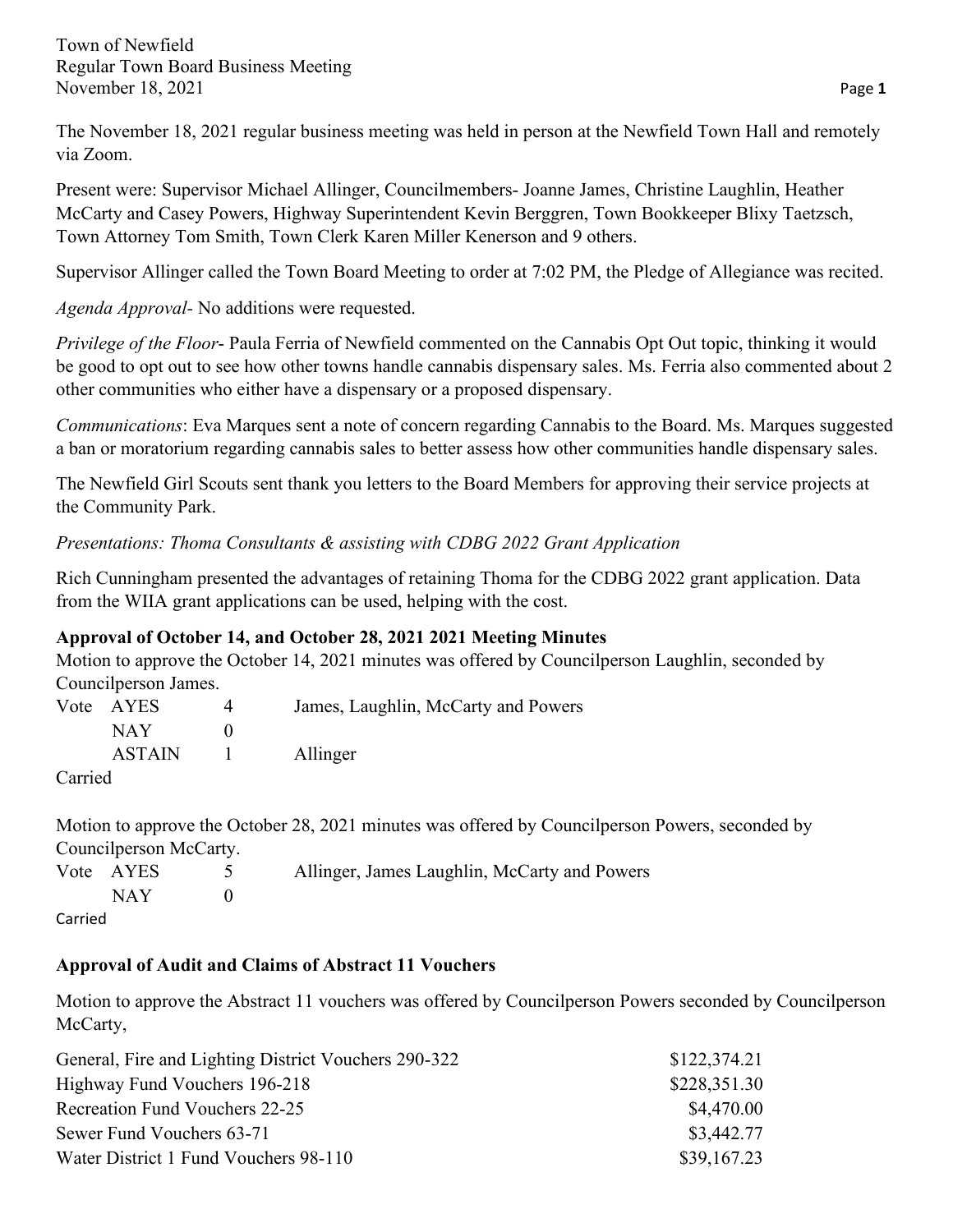Water District 2 Fund Vouchers 67-74 \$26,730.29 Trust & Agency Vouchers 30-33 \$4,081.14 Vote AYES 5 Allinger, James, Laughlin, McCarty and Powers  $NAY$  0 Carried

### **Reports**

*Highway Department-* Highway Superintendent Kevin Berggren reported Bull Hill and Tupper Road culverts have been replaced. The Salt barn is full of salt in preparation for winter. Superintendent Berggren also reported a 2015 Ford F250 truck listed with Auctions International had sold for \$ 24,100, and requested approval from the Board of the sale. Motion was offered by Councilperson James to approve the sale of the 2015 Ford F250 truck, seconded by Councilperson Laughlin.

|         | Vote AYES | Allinger, James, Laughlin, McCarty and Powers |
|---------|-----------|-----------------------------------------------|
|         | $NAY$ 0   |                                               |
| Carried |           |                                               |

*Water/Sewer Department*- Water Supervisor Berggren reported is looking for estimates to hook the pump up the Pine Circle well. Supervisor Berggren commented the meter pit plans are needed for the DEC Flow Management Plan.

*Recreation-* Recreation Supervisor Austin Kuczek was absent, a report was provided.

*Code Enforcement*- Code Enforcement Officer Alan Teeter reported he had attended a Clean Energy training the previous week and also provided the October building permit report.

Junk Code Enforcement: Randy Brown provided a progress report to the Board. Mr. Brown is looking for a replacement for his position.

Hamlet Beautification- Randy Brown commented the next meeting will be the first Monday of December and that he was working with the Girl Scouts to maintain Mill Park in 2023.

*Planning Board*- Leo Tidd reported the Planning Board has 2 undergraduate interns they would like to retain for the Hamlet Revitalization Project through the Spring semester. The Planning Board is not recommending a local Right to Farm Law for Newfield. Mr. Tidd commented concern about the tree plantings at Burdge Hill Rd solar array not holding up to the vegetative screen agreement.

*Finance and Personnel*- Bookkeeper Blixy Taetzsch provided a report and November Budget Modification resolution.

*Climate Smart Communities*- Councilperson McCarty reported on the point accumulation and that she would like to see a Recycle and Reuse Resolution passed at the December business meeting. Councilperson McCarty also commented the Climate Smart Communities committee would like to a repair event partnering with the Newfield Public Library.

*EMC*- Michelle Henry reported

*TCCOG*- Councilperson James reported on Tompkins County Food System Plan.

### **Action Items**

Resolution No. 56-2021 202-b Water Districts 1 & 2 Facilities Improvements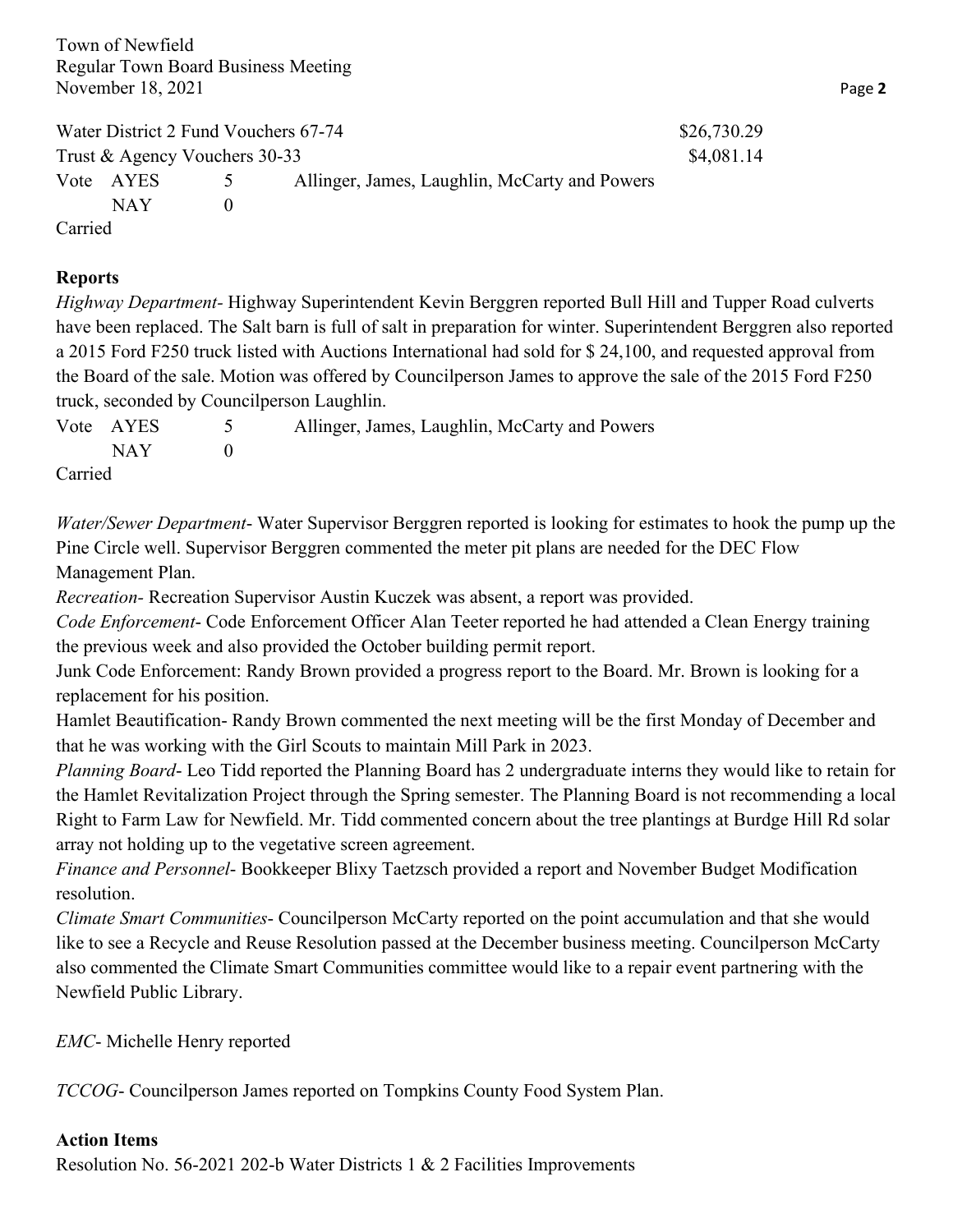Motion to approve Resolution No. 56-2021 was offered by Councilperson Laughlin, seconded by Councilperson James.

# **RESOLUTION No. 56-2021 OF THE TOWN BOARD OF THE TOWN OF NEWFIELD, TOMPKINS COUNTY, NEW YORK (THE "TOWN") PURSUANT TO SECTION 202-b OF THE TOWN LAW DETERMINING THAT IT IS IN THE PUBLIC INTEREST TO UNDERTAKE CERTAIN IMPROVEMENTS TO TOWN OF NEWFIELD WATER DISTRICT NO. 1 AND WATER DISTRICT NO. 2 FACILITIES**

WHEREAS, the Town Board (the "Town Board") of the Town of Newfield, Tompkins County, New York (the "Town") is considering authorizing certain improvements to the facilities serving Town of Newfield Water District No. 1 and Water District No. 2, as set forth and described in a certain engineering report as prepared by Hunt Engineers, Architects, Land Surveyors & Landscape Architect DPC (the "Engineer") dated September 2020 as revised October 2021 (the "Project"), and on file in the office of the Town Clerk; and

WHEREAS, the Town's Engineer has estimated that the maximum cost of undertaking the Project is \$4,828,253; and

WHEREAS, by Resolution No. 50-2021, adopted October 28, 2021 at a regular meeting of the Town Board held on such date, the Town Board determined pursuant to the State Environmental Quality Review Act and the regulations of the Department of Environmental Conservation promulgated thereunder (6 NYCRR Part 617.5(c)) (collectively, "SEQRA"), that said public improvement and purpose constitutes a "Type I" action under the New York State Environmental Quality Review Act and the regulations promulgated thereunder (6 NYCRR Part 617.5(c)) (collectively, "SEQRA") and based on its coordinated review determined that the Project will result in no significant impacts and, therefore, (a) the action is not one which "may include the potential for at least one significant adverse environmental impact," (b) "there will be no significant adverse environmental impacts," (c) no "environmental impact statement" need be prepared, as such quoted terms are defined in SEQRA, and (d) such determination constitutes a negative declaration for purposes of SEQRA; and

WHEREAS, by Resolution No. 54-2021, adopted October 28, 2021 at a regular meeting of the Town Board held on such date, the Town Board directed that a public hearing be held on whether to authorize the Project, and to hear all persons interested in the subject matter thereof concerning the same on November 18, 2021 at 7:00 p.m. at the Town of Newfield Town Hall, 166 Main Street, Newfield, New York 14687; and

WHEREAS, notice of said public hearing certified by the Town Clerk was duly published and posted as required by law, to wit: a copy thereof was published in *Ithaca Journal*, the official newspaper of the Town, on November 1, 2021 and a copy of such notice was posted on the signboard maintained by the Town Clerk on November 1, 2021, and on the Town's website, pursuant to Town Law Section 193; and

WHEREAS, said public hearing was duly held at the time and place set forth in said notice, at which all persons desiring to be heard were duly heard.

NOW THEREFORE, THE TOWN BOARD OF THE TOWN OF NEWFIELD, TOMPKINS COUNTY, NEW YORK HEREBY RESOLVES, AS FOLLOWS:

SECTION 1. Based in part upon the evidence given at the aforesaid public hearing, it is hereby found and determined that it is in the public interest to undertake the Project as hereinabove described at the estimated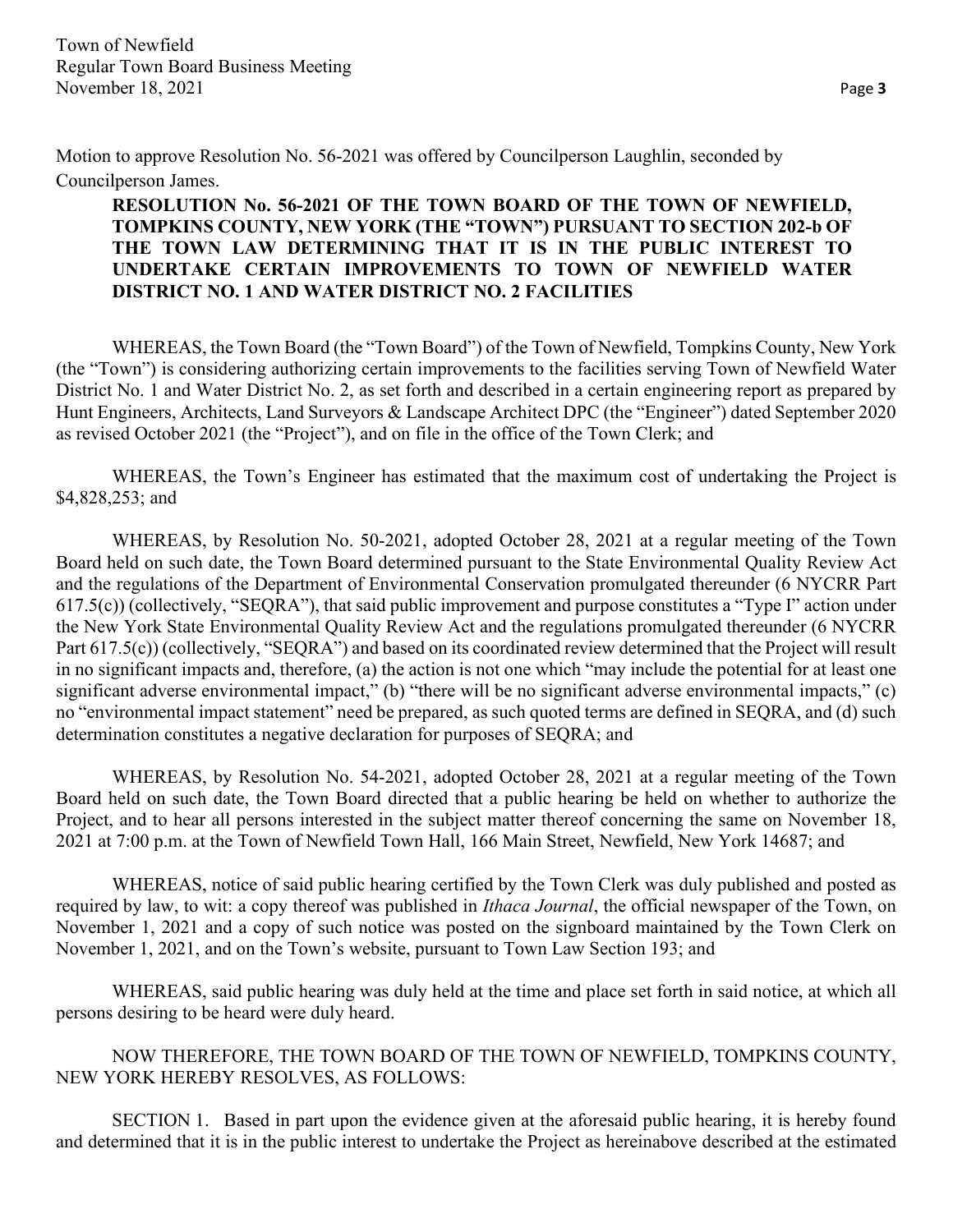maximum cost of \$4,828,253. The Town is hereby authorized to undertake the Project at such estimated maximum cost.

SECTION 2. The Town Clerk is hereby authorized and directed to cause a certified copy of this resolution to be duly recorded in the office of the County Clerk, County of Tompkins, New York within ten (10) days after the adoption hereof, in accordance with Section 195 of the Town Law.

SECTION 3. This resolution shall take effect immediately.

The question of the adoption of the foregoing resolution was duly put to a vote on roll call, which resulted as follows:

| Vote | <b>AYES</b> | James, Laughlin, McCarty, Powers and Allinger |
|------|-------------|-----------------------------------------------|
|      | NAY .       |                                               |
|      | ABSENT      |                                               |
|      |             |                                               |

Carried

Resolution No. 57-2021 202-b Sewer District Improvements

Motion to approve Resolution No. 57-2021 202-b Sewer District Improvements was offered by Councilperson Powers, seconded by Councilperson Laughlin.

# **RESOLUTION 57-2021 OF THE TOWN BOARD OF THE TOWN OF NEWFIELD, TOMPKINS COUNTY, NEW YORK (THE "TOWN") PURSUANT TO SECTION 202-b OF THE TOWN LAW DETERMINING THAT IT IS IN THE PUBLIC INTEREST TO UNDERTAKE CERTAIN IMPROVEMENTS TO TOWN OF NEWFIELD SEWER DISTRICT NO. 1 FACILITIES**

WHEREAS, the Town Board (the "Town Board") of the Town of Newfield, Tompkins County, New York (the "Town") is considering authorizing certain improvements to the facilities serving Town of Newfield Sewer District No. 1, as set forth and described in a certain engineering report as prepared by Hunt Engineers, Architects, Land Surveyors & Landscape Architect DPC (the "Engineer") dated May 2021 as revised October 2021 (the "Project"), and on file in the office of the Town Clerk; and

WHEREAS, the Engineer has estimated that the maximum cost of undertaking the Project is \$1,113,485; and

WHEREAS, by Resolution No. 52-2021, adopted October 28, 2021 at a regular meeting of the Town Board held on such date, the Town Board, as lead agency, determined pursuant to the State Environmental Quality Review Act and the regulations of the Department of Environmental Conservation promulgated thereunder (6 NYCRR Part 617.5(c)) (collectively, "SEQRA"), that the Project constitutes a "Type I" action under the New York State Environmental Quality Review Act and the regulations promulgated thereunder (6 NYCRR Part 617.5(c)) (collectively, "SEQRA") and based on its coordinated review determined that the Project will result in no significant impacts and, therefore, (a) the action is not one which "may include the potential for at least one significant adverse environmental impact," (b) "there will be no significant adverse environmental impacts," (c) no "environmental impact statement" need be prepared, as such quoted terms are defined in SEQRA, and (d) such determination constitutes a negative declaration for purposes of SEQRA; and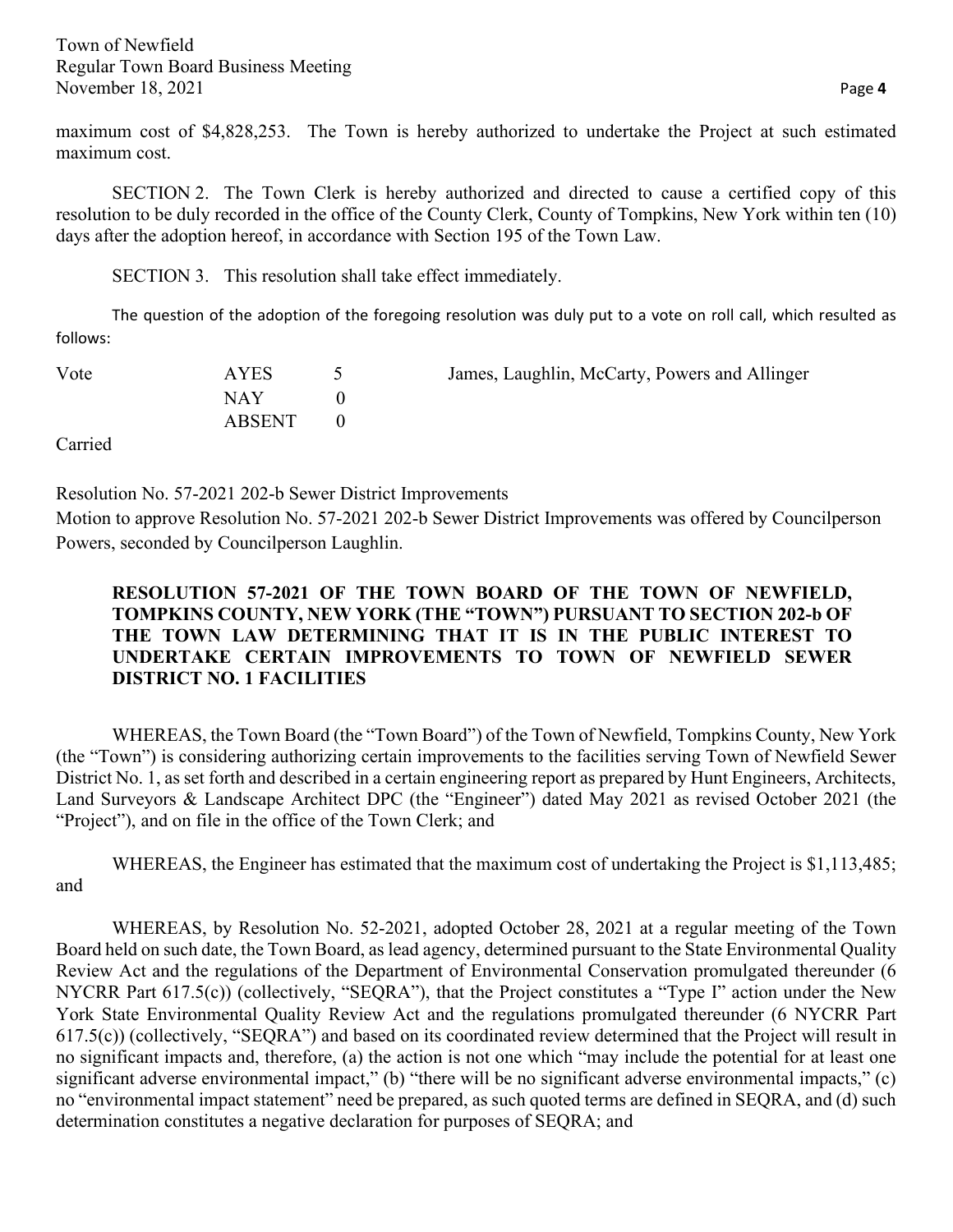WHEREAS, by Resolution No. 55-2021 adopted October 28, 2021, at a regular meeting of the Town Board held on such date, the Town Board directed that a public hearing be held on whether to authorize the Project, and to hear all persons interested in the subject matter thereof concerning the same on November 18, 2021 at 7:05 p.m. at the Town of Newfield Town Hall, 166 Main Street, Newfield, New York 14687; and

WHEREAS, notice of said public hearing certified by the Town Clerk was duly published and posted as required by law, to wit: a copy thereof was published in *Ithaca Journal*, the official newspaper of the Town, on November 1, 2021 and a copy of such notice was posted on the signboard maintained by the Town Clerk on November 1, 2021, and on the Town's website, pursuant to Town Law Section 193; and

WHEREAS, said public hearing was duly held at the time and place set forth in said notice, at which all persons desiring to be heard were duly heard.

NOW THEREFORE, THE TOWN BOARD OF THE TOWN OF NEWFIELD, TOMPKINS COUNTY, NEW YORK HEREBY RESOLVES, AS FOLLOWS:

SECTION 4. Based in part upon the evidence given at the aforesaid public hearing, it is hereby found and determined that it is in the public interest to undertake the Project as hereinabove described at the estimated maximum cost of \$1,113,485. The Town is hereby authorized to undertake the Project at such estimated maximum cost.

SECTION 5. The Town Clerk is hereby authorized and directed to cause a certified copy of this resolution to be duly recorded in the office of the County Clerk, County of Tompkins, New York within ten (10) days after the adoption hereof, in accordance with Section 195 of the Town Law.

SECTION 6. This resolution shall take effect immediately.

The question of the adoption of the foregoing resolution was duly put to a vote on roll call, which resulted as follows:

Vote AYES 5 James, Laughlin, McCarty, Powers and Allinger  $NAY$  0 ABSENT 0

Carried

Resolution No. 58-2021 Bond Resolution – Water Districts 1 & 2 Facilities Improvements Motion to approve Resolution No. 58-2021 Bond Resolution Water Districts 1 & 2 Facilities Improvements was offered by Councilperson James, seconded by Councilperson McCarty.

**BOND RESOLUTION 58-2021 OF THE TOWN BOARD OF THE TOWN OF NEWFIELD, TOMPKINS COUNTY, NEW YORK (THE "TOWN"), AUTHORIZING THE ISSUANCE OF UP TO \$4,828,253 IN SERIAL BONDS OF THE TOWN TO FINANCE CERTAIN IMPROVEMENTS TO TOWN OF NEWFIELD WATER DISTRICT NO. 1 AND WATER DISTRICT NO. 2 FACILITIES**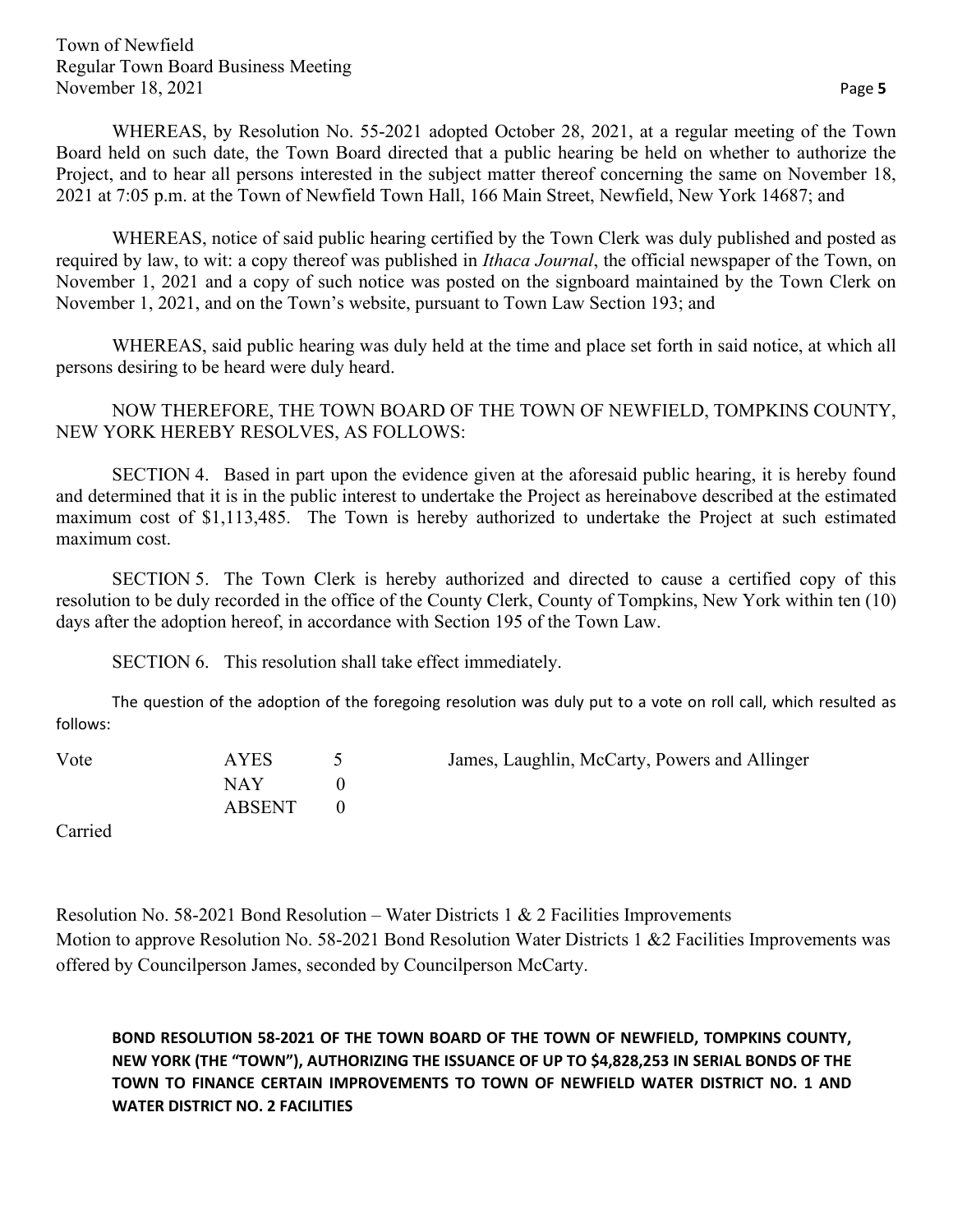WHEREAS, pursuant to proceedings undertaken by the Town Board (the "Town Board") of the Town of Newfield, Tompkins County, New York (the "Town") under Section 202-b of the Town Law, including in particular a resolution adopted on November 18, 2021 immediately prior to the consideration of this resolution (the "Approval Resolution"), the Town Board (a) determined it was in the public interest to undertake certain improvements to the facilities serving Town of Newfield Water District No. 1 and Water District No. 2, as set forth and described in a certain engineering report as prepared by Hunt Engineers, Architects, Land Surveyors & Landscape Architect DPC (the "Engineer") dated September 2020 as revised October 2021 (the "Project"), and on file in the office of the Town Clerk; and, at an estimated maximum cost of \$4,828,253 and (b) authorized the Town to undertake the Project at such estimated maximum cost; and

WHEREAS, by Resolution No. 50-2021, adopted October 28, 2021 at a regular meeting of the Town Board held on such date, the Town Board determined pursuant to the State Environmental Quality Review Act and the regulations of the Department of Environmental Conservation promulgated thereunder (6 NYCRR Part 617.5(c)) (collectively, "SEQRA"), that said public improvement and purpose constitutes a "Type I" action under the New York State Environmental Quality Review Act and the regulations promulgated thereunder (6 NYCRR Part 617.5(c)) (collectively, "SEQRA") and based on its coordinated review determined that the Project will result in no significant impacts and, therefore, (a) the action is not one which "may include the potential for at least one significant adverse environmental impact," (b) "there will be no significant adverse environmental impacts," (c) no "environmental impact statement" need be prepared, as such quoted terms are defined in SEQRA, and (d) such determination constitutes a negative declaration for purposes of SEQRA; and

WHEREAS, the Town Board now wishes to authorize the issuance of the Town's serial Bonds and bond anticipation notes in anticipation thereof in order to finance the Project.

NOW, THEREFORE, THE TOWN BOARD OF THE TOWN OF NEWFIELD, TOMPKINS COUNTY, NEW YORK HEREBY RESOLVES (by the affirmative vote of not less than two-thirds of all the members of such body), AS FOLLOWS:

SECTION 1. The Town is hereby authorized to issue up to \$4,828,253 principal amount of serial bonds (including, without limitation, statutory installment bonds) pursuant to the provisions of the Local Finance Law of the State of New York, constituting Chapter 33-a of the Consolidated Laws of the State of New York (the "Law") to finance the Project, as hereinabove described.

SECTION 2. It is hereby determined that the maximum estimated cost of the aforementioned specific object or purpose is \$4,828,253, said amount is hereby appropriated therefor and the plan for the financing thereof shall consist of (i) the issuance of up to \$4,828,253 in serial bonds of the Town authorized to be issued pursuant to Section 1 of this resolution, or bond anticipation notes issued in anticipation of such serial bonds, and (ii) the assessment, levy and collection of assessments upon the benefited properties within Water District No. 1 and Water District No. 2; and, to the extent necessary, the levy and collection of taxes on all taxable real property of the Town to pay the principal of such bonds or notes and the interest thereon as the same become due and payable.

SECTION 3. It is hereby determined that the period of probable usefulness for the aforementioned specific object or purpose is forty (40) years, pursuant to subdivision 1 of paragraph a. of Section 11.00 of the Law.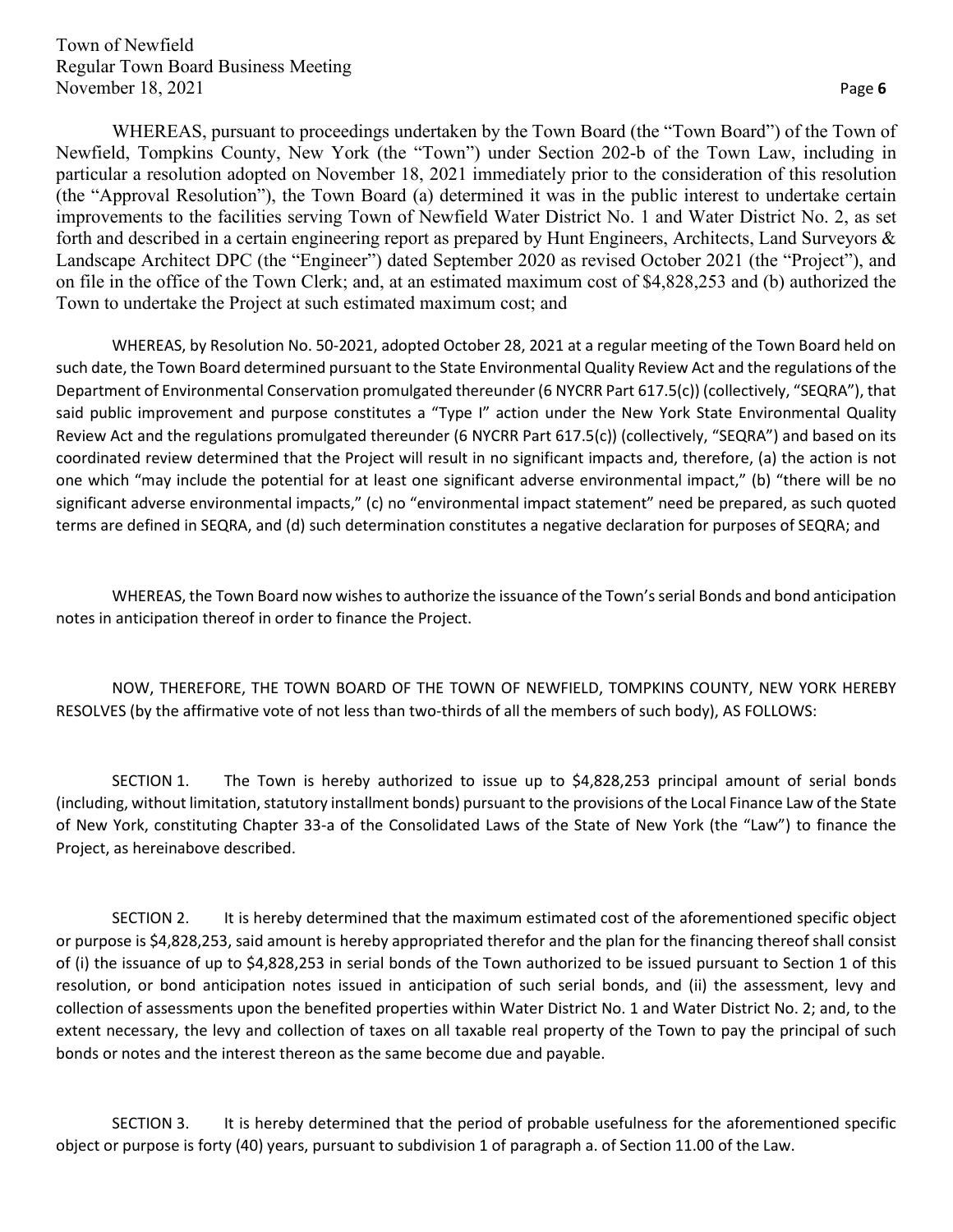SECTION 4. The final maturity of the bonds herein authorized to be issued pursuant to Section 1 of this resolution shall be in excess of five (5) years measured from the date of issuance of the first serial bond or bond anticipation note issued.

SECTION 5. The temporary use of available funds of the Town, not immediately required for the purpose or purposes for which the same were borrowed, raised or otherwise created, is hereby authorized pursuant to Section 165.10 of the Law, for the capital purposes described in this resolution. The Town shall reimburse such expenditures with the proceeds of the bonds or bond anticipation notes authorized by Section 1 of this resolution. This resolution shall constitute a declaration of "official intent" to reimburse the expenditures authorized by Section 1 hereof with the proceeds of the bonds and bond anticipation notes authorized herein, as required by United States Treasury Regulations Section 1.150-2.

SECTION 6. Each of the serial bonds authorized by this resolution and any bond anticipation notes issued in anticipation of said bonds shall contain the recital of validity prescribed by Section 52.00 of the Law and said serial bonds and any bond anticipation notes issued in anticipation of said bonds shall be general obligations of the Town, payable as to both principal and interest by a general tax upon all the real property within the Town without legal or constitutional limitation as to rate or amount. The faith and credit of the Town are hereby irrevocably pledged to the punctual payment of the principal and interest on said serial bonds and bond anticipation notes and provisions shall be made annually in the budget of the Town by appropriation for (a) the amortization and redemption of the bonds and bond anticipation notes to mature in such year and (b) the payment of interest to be due and payable in such year.

SECTION 7. Subject to the provisions of this resolution and of the Law, pursuant to the provisions of Section 30.00 relative to the authorization of the issuance of bond anticipation notes or the renewals of said obligations and of Section 21.00, Section 50.00, Section 54.90, Sections 56.00 through 60.00 and Sections 62.10 and 63.00 of the Law, the powers and duties of the Town Board relative to authorizing serial bonds and bond anticipation notes and prescribing terms, form and contents as to the sale and issuance of bonds herein authorized, including without limitation the determination of whether to issue bonds having substantially level or declining debt service and all matters relating thereto, and of any bond anticipation notes issued in anticipation of said bonds, and the renewals of said bond anticipation notes, are hereby delegated to the Supervisor of the Town, the chief fiscal officer of the Town (the "Supervisor"). Further, in connection with bonds and bond anticipation notes issued under the authority of Section 1 hereof, the power to contract with and sell bonds and bond anticipation notes to the New York State Environmental Facilities Corporation pursuant to Section 169.00 of the Law and to approve the terms, form and content of such bonds and bond anticipation notes, consistent with the provisions of the Law, is hereby delegated to the Town Supervisor. Further, pursuant to subdivision b. of Section 11.00 of the Law, in the event that bonds to be issued for the object or purpose authorized by this resolution are combined for sale, pursuant to subdivision c. of Section 57.00 of the Law, with bonds to be issued for one or more objects or purposes authorized by other resolutions of this Town Board, then the power of the Town Board to determine the "weighted average period of probable usefulness" (within the meaning of subdivision a. of Section 11.00 of the Law) for such combined objects or purposes is hereby delegated to the Supervisor, as the chief fiscal officer of the Town.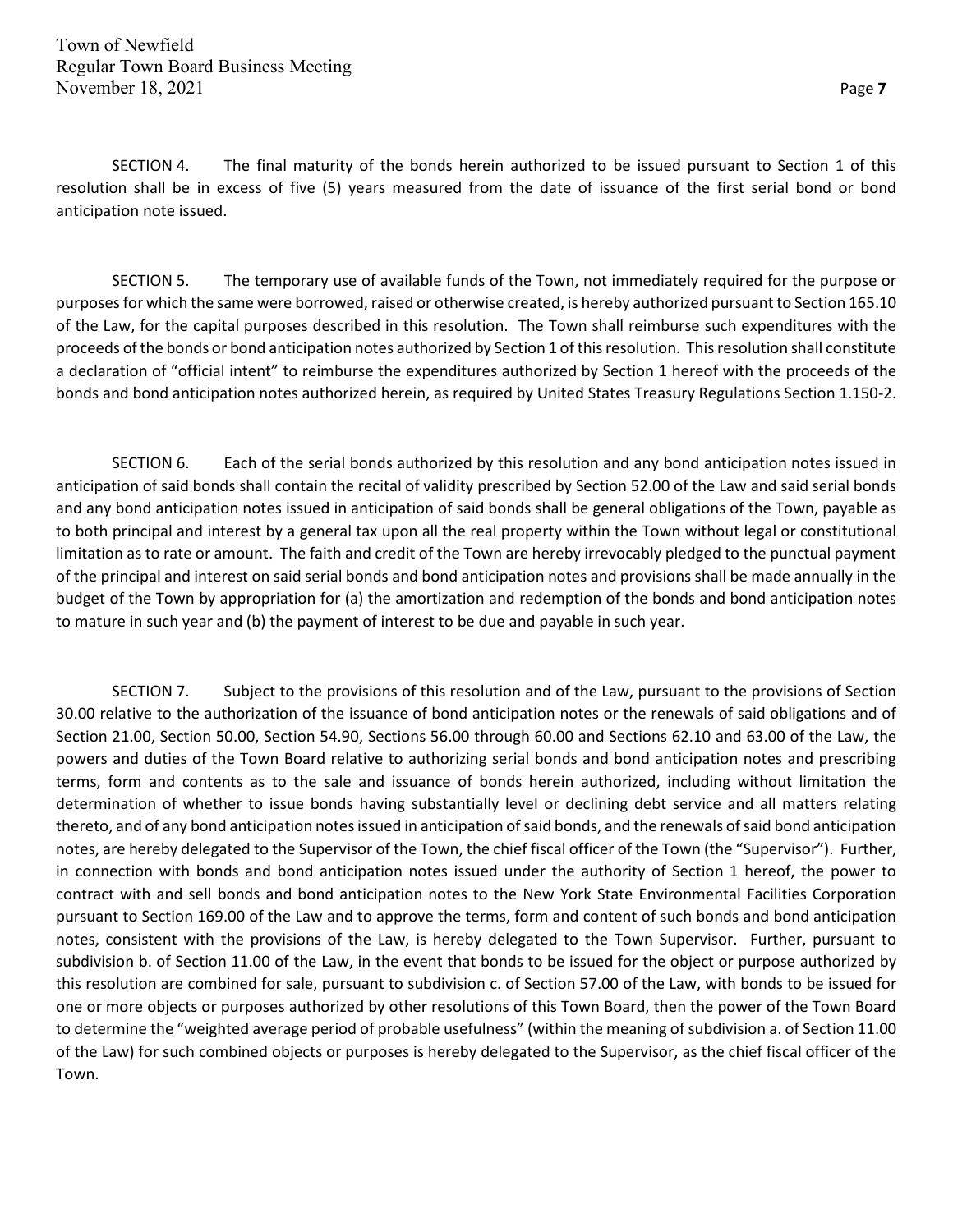SECTION 8. The Town Supervisor is hereby further authorized, at his sole discretion, to execute a project financing and loan agreement, and any other agreements with the New York State Department of Environmental Conservation and/or the New York State Environmental Facilities Corporation, including amendments thereto, and including any instruments (or amendments thereto) in the effectuation thereof, in order to effect the financing or refinancing of the specific object or purpose described in Section 1 hereof, or a portion thereof, by a serial bond, and, or a bond anticipation note issue in the event of the sale of same to the New York State Environmental Facilities Corporation.

SECTION 9. The Supervisor of the Town is hereby further authorized to take such actions and execute such documents as may be necessary to ensure the continued status of the interest on the bonds authorized by this resolution and any notes issued in anticipation thereof, as excludable from gross income for federal income tax purposes pursuant to Section 103 of the Internal Revenue Code of 1986, as amended (the "Code") and to designate the bonds authorized by this resolution and any notes issued in anticipating thereof, if applicable, as "qualified tax-exempt obligations" in accordance with Section 265(b)(3)(B)(i) of the Code.

SECTION 10. The Supervisor is further authorized to enter into continuing disclosure undertakings with or for the benefit of the initial purchaser of the bonds or notes in compliance with the provisions of Rule 15c2-12, promulgated by the Securities and Exchange Commission pursuant to the Securities Exchange Act of 1934.

SECTION 11. The intent of this resolution is to give the Supervisor sufficient authority to execute those applications, agreements and instruments, or to do any similar acts necessary to effect the issuance of the aforesaid serial bonds or bond anticipation notes without resorting to further action of this Town Board.

SECTION 12. The validity of the bonds authorized by this resolution and of any bond anticipation notes issued in anticipation of said bonds may be contested only if:

(a) such obligations are authorized for an object or purpose for which the Town is not authorized to expend money; or

(b) the provisions of law which should be complied with at the date of the publication of such resolution are not substantially complied with,

and an action, suit or proceeding contesting such validity is commenced within twenty (20) days after the date of such publication; or

(c) such obligations are authorized in violation of the provisions of the Constitution.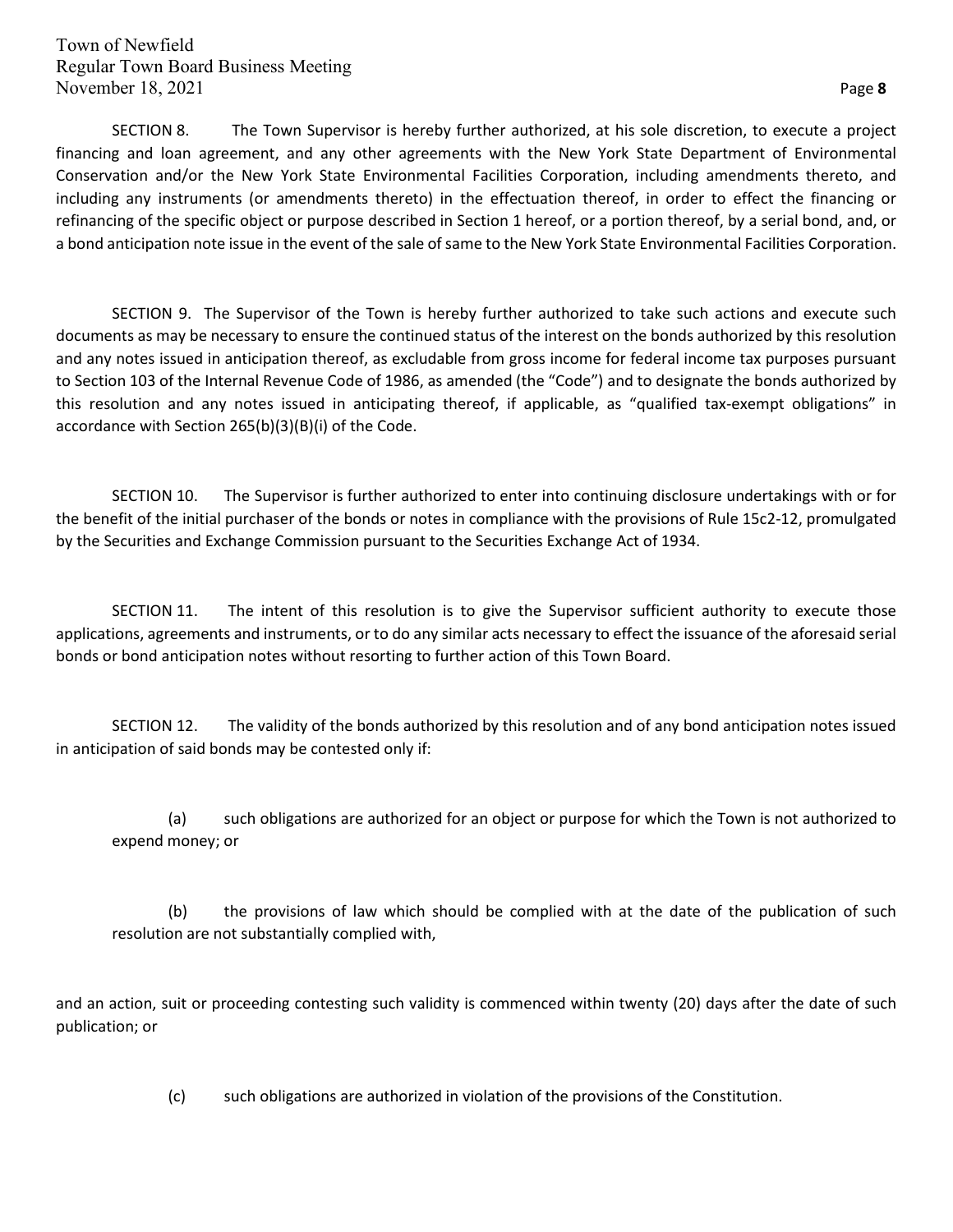SECTION 13. This resolution shall take effect immediately and the Town Clerk is hereby authorized and directed to cause a copy of this resolution, or a summary thereof, to be published in full, together with a notice attached in substantially the form as prescribed in Section 81.00 of the Law, in the official newspaper(s) of the Town for such purpose.

The question of the adoption of the foregoing resolution was duly put to a vote on roll call, which resulted as follows:

| Vote | <b>AYES</b> | James, Laughlin, McCarty, Powers and Allinger |
|------|-------------|-----------------------------------------------|
|      | NAY 1       |                                               |
|      | ABSENT      |                                               |
| ____ |             |                                               |

Carried

Resolution No. 59-2021 Bond Resolution- Sewer District Improvements Motion to approve Resolution No. 59-2021 Bond Resolution Sewer District Improvements was offered by Councilperson Laughlin, seconded by Councilperson Powers.

### **BOND RESOLUTION No. 59-2021 OF THE TOWN BOARD OF THE TOWN OF NEWFIELD, TOMPKINS COUNTY, NEW YORK (THE "TOWN"), AUTHORIZING THE ISSUANCE OF UP TO \$1,113,485 IN SERIAL BONDS OF THE TOWN TO FINANCE CERTAIN IMPROVEMENTS TO TOWN OF NEWFIELD SEWER DISTRICT NO. 1 FACILITIES**

WHEREAS, pursuant to proceedings undertaken by the Town Board (the "Town Board") of the Town of Newfield, Tompkins County, New York (the "Town") under Section 202-b of the Town Law, including in particular a resolution adopted on November 18, 2021 immediately prior to the consideration of this resolution (the "Approval Resolution"), the Town Board (a) determined it was in the public interest to undertake certain improvements to the facilities serving Town of Newfield Sewer District No. 1, as set forth and described in a certain engineering report as prepared by Hunt Engineers, Architects, Land Surveyors & Landscape Architect DPC (the "Engineer") dated May 2021 as revised October 2021 (the "Project"), and on file in the office of the Town Clerk; and, at an estimated maximum cost of \$1,113,485 and (b) authorized the Town to undertake the Project at such estimated maximum cost; and

WHEREAS, by Resolution No. 52-2021, adopted October 28, 2021 at a regular meeting of the Town Board held on such date, the Town Board, as lead agency, determined pursuant to the State Environmental Quality Review Act and the regulations of the Department of Environmental Conservation promulgated thereunder (6 NYCRR Part 617.5(c)) (collectively, "SEQRA"), that the Project constitutes a "Type I" action under the New York State Environmental Quality Review Act and the regulations promulgated thereunder (6 NYCRR Part 617.5(c)) (collectively, "SEQRA") and based on its coordinated review determined that the Project will result in no significant impacts and, therefore, (a) the action is not one which "may include the potential for at least one significant adverse environmental impact," (b) "there will be no significant adverse environmental impacts," (c) no "environmental impact statement" need be prepared, as such quoted terms are defined in SEQRA, and (d) such determination constitutes a negative declaration for purposes of SEQRA; and

WHEREAS, the Town Board now wishes to authorize the issuance of the Town's serial Bonds and bond anticipation notes in anticipation thereof in order to finance the Project.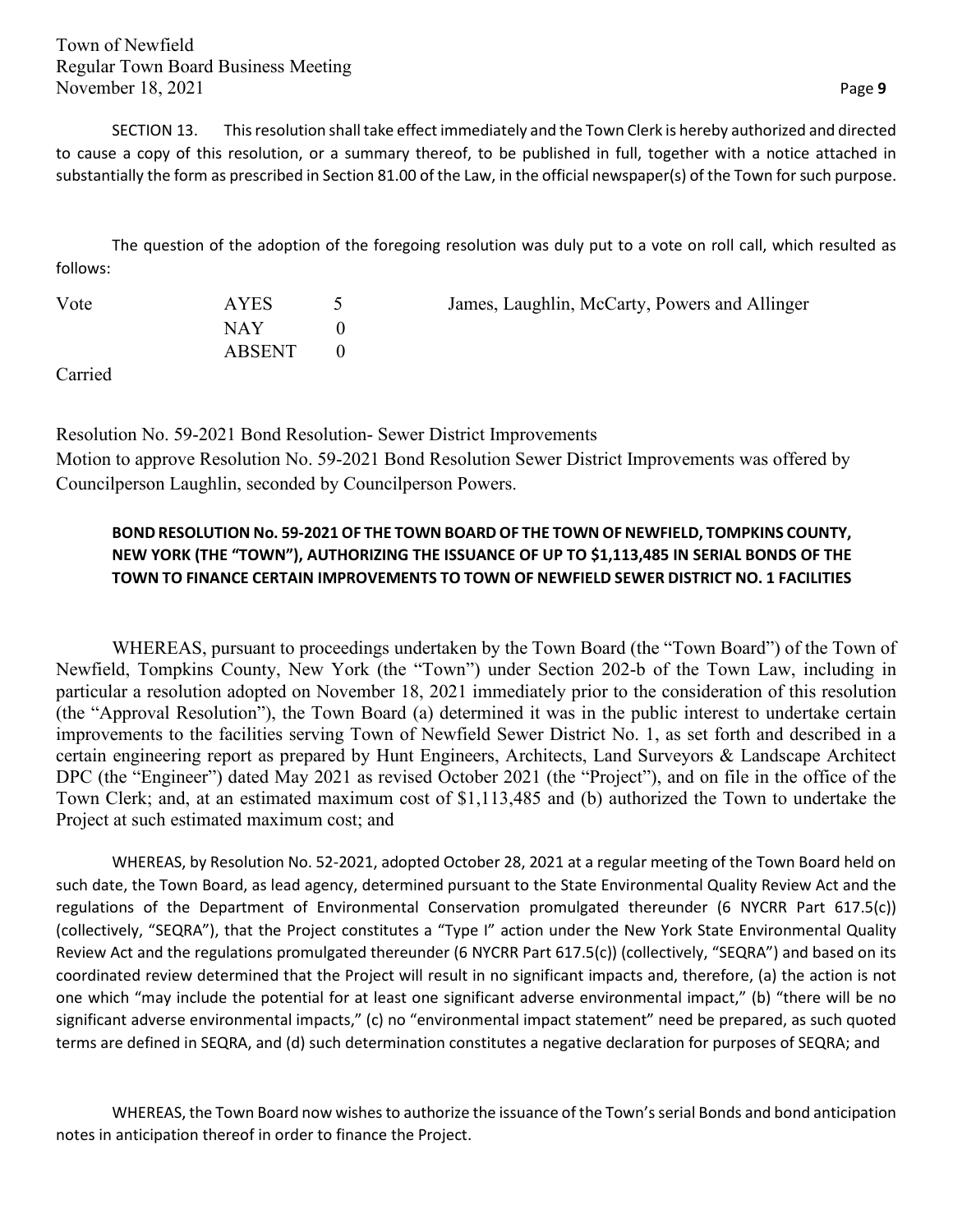NOW, THEREFORE, THE TOWN BOARD OF THE TOWN OF NEWFIELD, TOMPKINS COUNTY, NEW YORK HEREBY RESOLVES (by the affirmative vote of not less than two-thirds of all the members of such body), AS FOLLOWS:

SECTION 1. The Town is hereby authorized to issue up to \$1,113,485 principal amount of serial bonds (including, without limitation, statutory installment bonds) pursuant to the provisions of the Local Finance Law of the State of New York, constituting Chapter 33-a of the Consolidated Laws of the State of New York (the "Law") to finance the Project, as hereinabove described.

SECTION 2. It is hereby determined that the maximum estimated cost of the aforementioned specific object or purpose is \$1,113,485, said amount is hereby appropriated therefor and the plan for the financing thereof shall consist of (i) the issuance of up to \$1,113,485 in serial bonds of the Town authorized to be issued pursuant to Section 1 of this resolution, or bond anticipation notes issued in anticipation of such serial bonds, and (ii) the assessment, levy and collection of assessments upon the benefited properties within Sewer District No. 1; and, to the extent necessary, the levy and collection of taxes on all taxable real property of the Town to pay the principal of such bonds or notes and the interest thereon as the same become due and payable.

SECTION 3. It is hereby determined that the period of probable usefulness for the aforementioned specific object or purpose is forty (40) years, pursuant to subdivision 4 of paragraph a. of Section 11.00 of the Law.

SECTION 4. The final maturity of the bonds herein authorized to be issued pursuant to Section 1 of this resolution shall be in excess of five (5) years measured from the date of issuance of the first serial bond or bond anticipation note issued.

SECTION 5. The temporary use of available funds of the Town, not immediately required for the purpose or purposes for which the same were borrowed, raised or otherwise created, is hereby authorized pursuant to Section 165.10 of the Law, for the capital purposes described in this resolution. The Town shall reimburse such expenditures with the proceeds of the bonds or bond anticipation notes authorized by Section 1 of this resolution. This resolution shall constitute a declaration of "official intent" to reimburse the expenditures authorized by Section 1 hereof with the proceeds of the bonds and bond anticipation notes authorized herein, as required by United States Treasury Regulations Section 1.150-2.

SECTION 6. Each of the serial bonds authorized by this resolution and any bond anticipation notes issued in anticipation of said bonds shall contain the recital of validity prescribed by Section 52.00 of the Law and said serial bonds and any bond anticipation notes issued in anticipation of said bonds shall be general obligations of the Town, payable as to both principal and interest by a general tax upon all the real property within the Town without legal or constitutional limitation as to rate or amount. The faith and credit of the Town are hereby irrevocably pledged to the punctual payment of the principal and interest on said serial bonds and bond anticipation notes and provisions shall be made annually in the budget of the Town by appropriation for (a) the amortization and redemption of the bonds and bond anticipation notes to mature in such year and (b) the payment of interest to be due and payable in such year.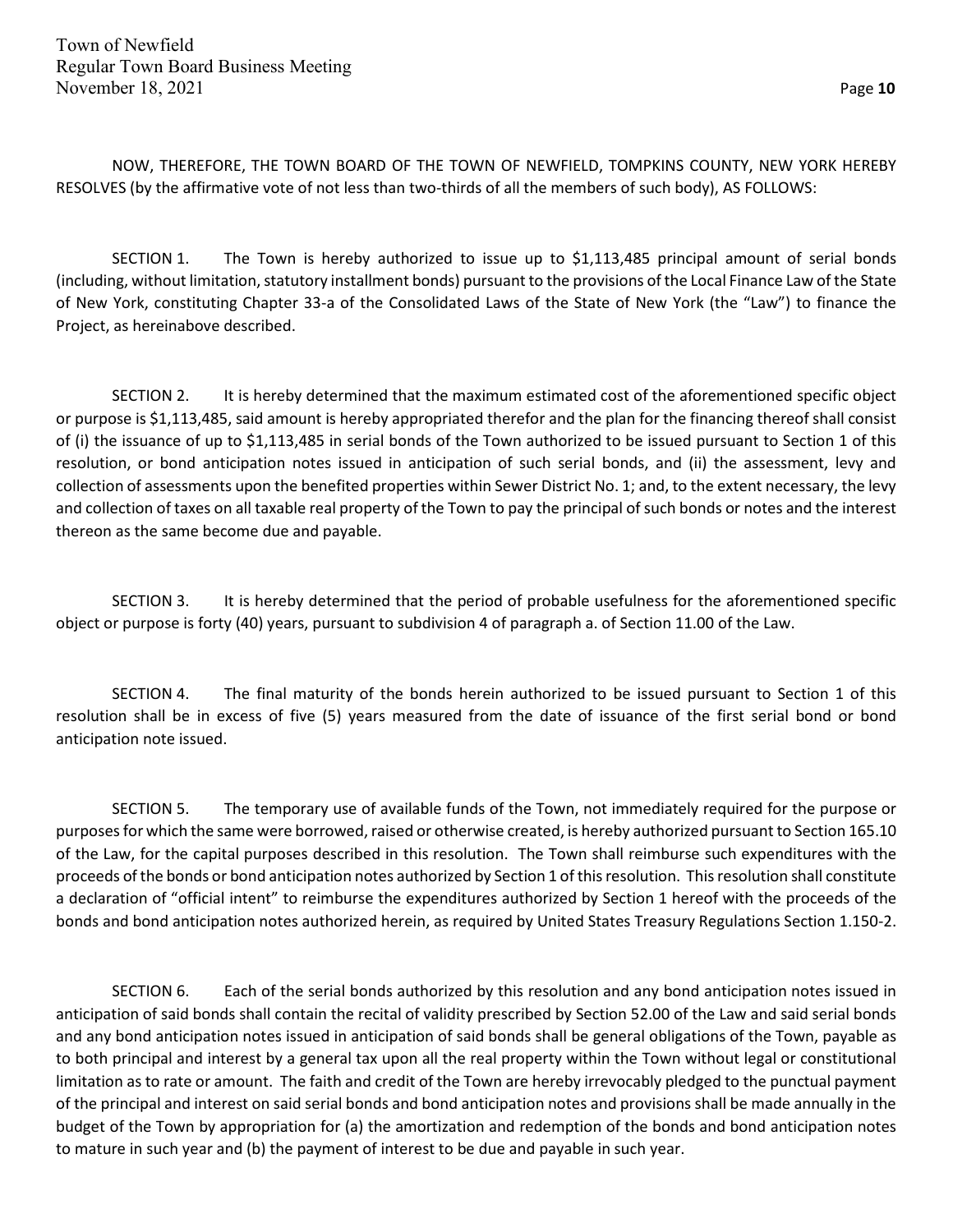SECTION 7. Subject to the provisions of this resolution and of the Law, pursuant to the provisions of Section 30.00 relative to the authorization of the issuance of bond anticipation notes or the renewals of said obligations and of Section 21.00, Section 50.00, Section 54.90, Sections 56.00 through 60.00 and Sections 62.10 and 63.00 of the Law, the powers and duties of the Town Board relative to authorizing serial bonds and bond anticipation notes and prescribing terms, form and contents as to the sale and issuance of bonds herein authorized, including without limitation the determination of whether to issue bonds having substantially level or declining debt service and all matters relating thereto, and of any bond anticipation notes issued in anticipation of said bonds, and the renewals of said bond anticipation notes, are hereby delegated to the Supervisor of the Town, the chief fiscal officer of the Town (the "Supervisor"). Further, in connection with bonds and bond anticipation notes issued under the authority of Section 1 hereof, the power to contract with and sell bonds and bond anticipation notes to the New York State Environmental Facilities Corporation pursuant to Section 169.00 of the Law and to approve the terms, form and content of such bonds and bond anticipation notes, consistent with the provisions of the Law, is hereby delegated to the Town Supervisor. Further, pursuant to subdivision b. of Section 11.00 of the Law, in the event that bonds to be issued for the object or purpose authorized by this resolution are combined for sale, pursuant to subdivision c. of Section 57.00 of the Law, with bonds to be issued for one or more objects or purposes authorized by other resolutions of this Town Board, then the power of the Town Board to determine the "weighted average period of probable usefulness" (within the meaning of subdivision a. of Section 11.00 of the Law) for such combined objects or purposes is hereby delegated to the Supervisor, as the chief fiscal officer of the Town.

SECTION 8. The Town Supervisor is hereby further authorized, at his sole discretion, to execute a project financing and loan agreement, and any other agreements with the New York State Department of Environmental Conservation and/or the New York State Environmental Facilities Corporation, including amendments thereto, and including any instruments (or amendments thereto) in the effectuation thereof, in order to effect the financing or refinancing of the specific object or purpose described in Section 1 hereof, or a portion thereof, by a serial bond, and, or a bond anticipation note issue in the event of the sale of same to the New York State Environmental Facilities Corporation.

SECTION 9. The Supervisor of the Town is hereby further authorized to take such actions and execute such documents as may be necessary to ensure the continued status of the interest on the bonds authorized by this resolution and any notes issued in anticipation thereof, as excludable from gross income for federal income tax purposes pursuant to Section 103 of the Internal Revenue Code of 1986, as amended (the "Code") and to designate the bonds authorized by this resolution and any notes issued in anticipating thereof, if applicable, as "qualified tax-exempt obligations" in accordance with Section 265(b)(3)(B)(i) of the Code.

SECTION 10. The Supervisor is further authorized to enter into continuing disclosure undertakings with or for the benefit of the initial purchaser of the bonds or notes in compliance with the provisions of Rule 15c2-12, promulgated by the Securities and Exchange Commission pursuant to the Securities Exchange Act of 1934.

SECTION 11. The intent of this resolution is to give the Supervisor sufficient authority to execute those applications, agreements and instruments, or to do any similar acts necessary to effect the issuance of the aforesaid serial bonds or bond anticipation notes without resorting to further action of this Town Board.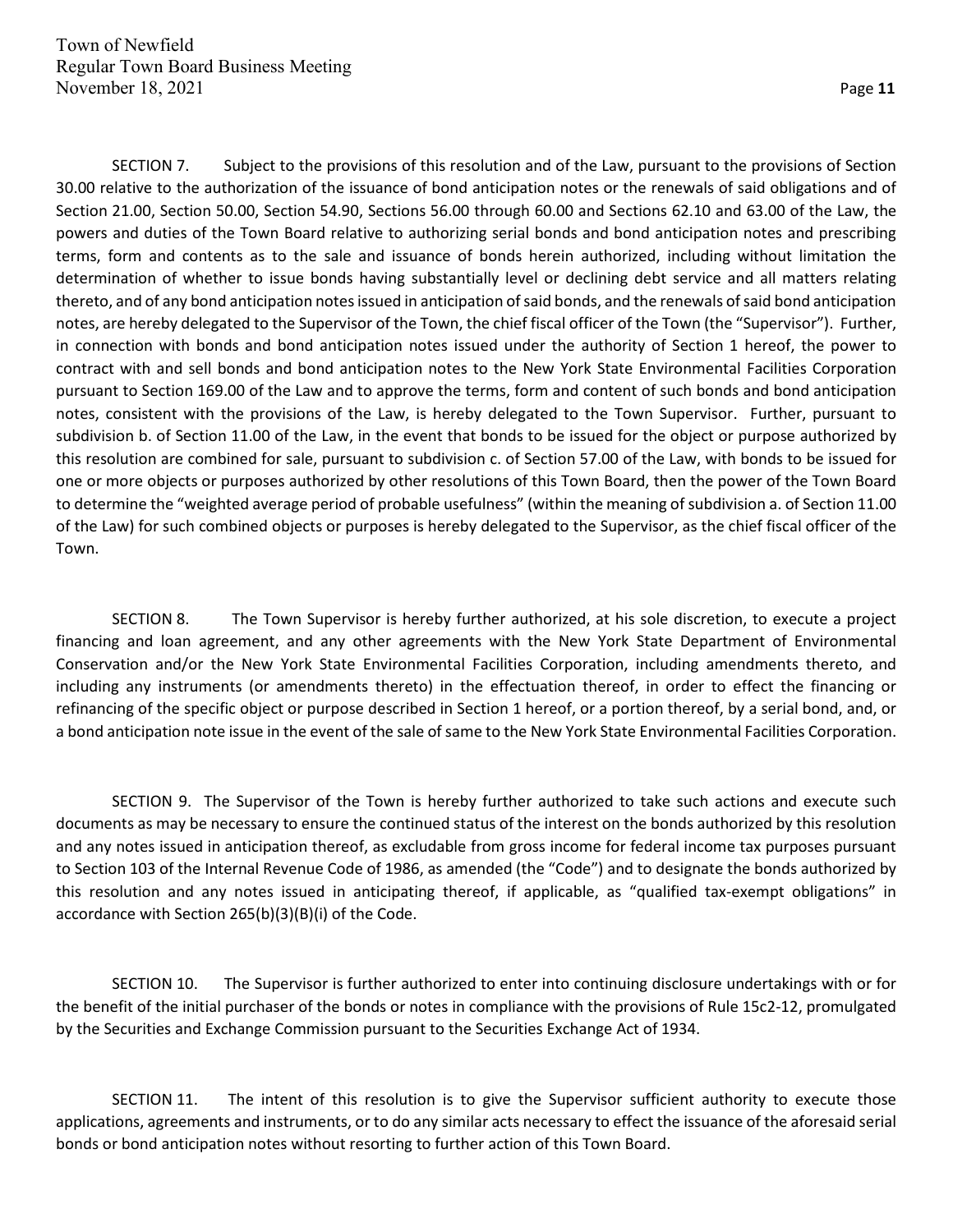SECTION 12. The validity of the bonds authorized by this resolution and of any bond anticipation notes issued in anticipation of said bonds may be contested only if:

(a) such obligations are authorized for an object or purpose for which the Town is not authorized to expend money; or

(b) the provisions of law which should be complied with at the date of the publication of such resolution are not substantially complied with,

and an action, suit or proceeding contesting such validity is commenced within twenty (20) days after the date of such publication; or

(c) such obligations are authorized in violation of the provisions of the Constitution.

SECTION 13. This resolution shall take effect immediately and the Town Clerk is hereby authorized and directed to cause a copy of this resolution, or a summary thereof, to be published in full, together with a notice attached in substantially the form as prescribed in Section 81.00 of the Law, in the official newspaper(s) of the Town for such purpose.

The question of the adoption of the foregoing resolution was duly put to a vote on roll call, which resulted as follows:

| Vote            | AYES   | James, Laughlin, McCarty, Powers and Allinger |
|-----------------|--------|-----------------------------------------------|
|                 | NAY    |                                               |
|                 | ABSENT |                                               |
| $\sim$ $\sim$ 1 |        |                                               |

Carried

Resolution No. 60-2021 Approval of November 2021 Budget Modifications

Motion to approve Resolution No. 60-2021 November 2021 Budget Modifications was offered by Councilperson James, seconded by Councilperson Laughlin.

RESOLUTION NO. 60-2021 – Approval of November 2021 Budget Modifications

WHEREAS, it is necessary to modify the 2021 budget based on updated estimates of revenues and expenses in 2021, and

WHEREAS, a detailed listing of each budget adjustment by Fund has been provided below, be it therefore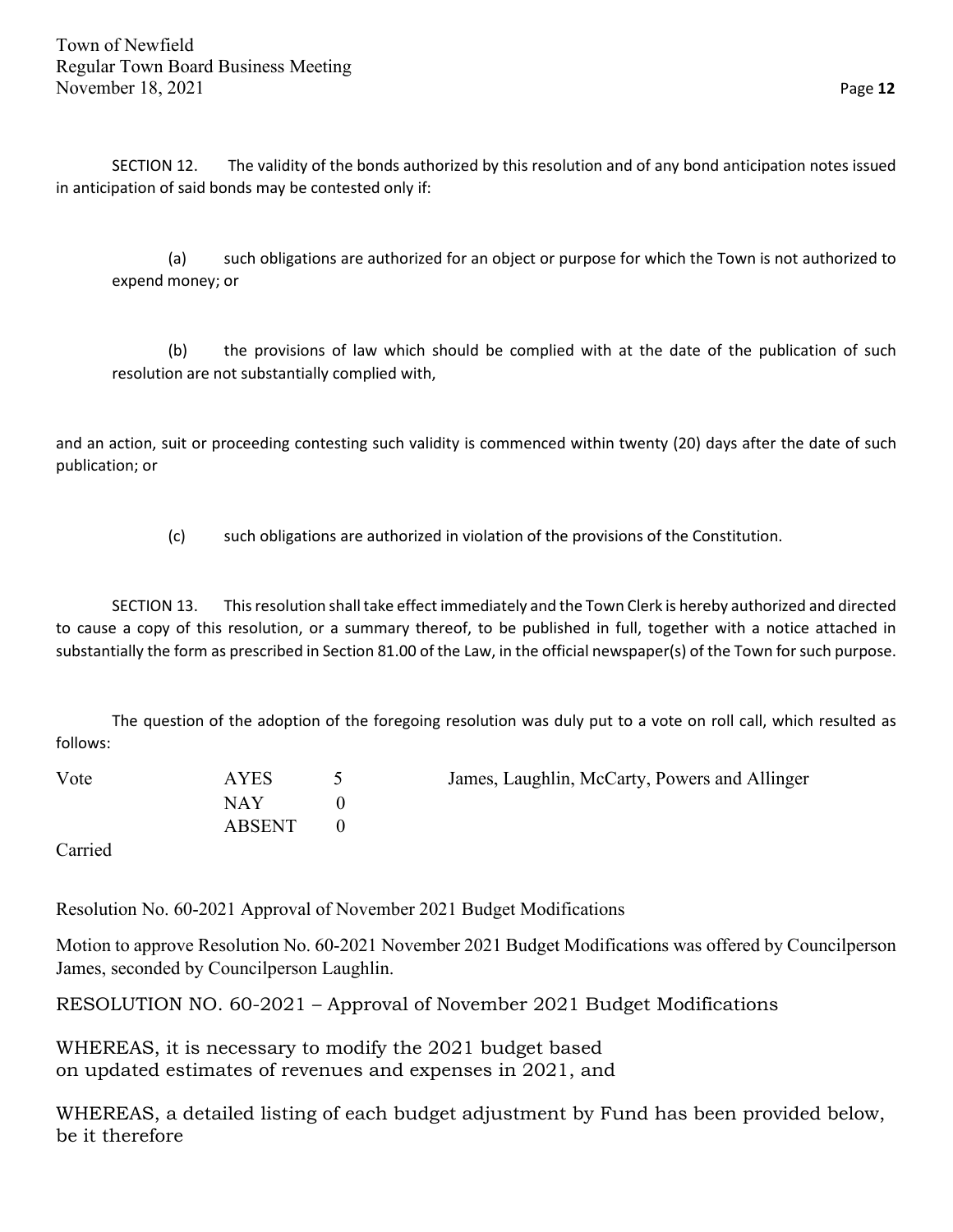RESOLVED, that the Newfield Town Board approves the budget modifications as outlined below.

|                              | <b>NOVEMBER 2021 BUDGET MODIFICATION</b> |   |                 |   |                          |  |                 |
|------------------------------|------------------------------------------|---|-----------------|---|--------------------------|--|-----------------|
|                              |                                          |   |                 |   | Increase/                |  |                 |
| Account #                    | Account Name                             |   | Original Budget |   | (Decrease)               |  | Modified Budget |
|                              |                                          |   |                 |   |                          |  |                 |
| SENERAL FUND EXPENSES        |                                          |   |                 |   |                          |  |                 |
| 1620.41                      | Buildings - Electricity/Alarm            | S | 4,600.00        | S | 1,400.00                 |  | 6,000.00        |
| 49055.8                      | Disability Insurance                     |   | 3,270.00        | S | 630.00                   |  | 3,900.00        |
| 1620.412                     | Building - Maintenance                   | S | 15,000.00       | S | (1,400.00)               |  | 13,600.00       |
| 19010.8                      | State Retirement                         |   | 30,000.00       | S | (830.00)                 |  | 29,170.00       |
| 49055.8                      | Health Insurance                         |   | 110,000.00      | S | 200.00                   |  | 110,200.00      |
|                              |                                          |   |                 |   |                          |  |                 |
| otal Expenditure Adjustments |                                          |   |                 | S | $\overline{\phantom{0}}$ |  |                 |

|                              |                                      |    |                 | Increase/         |    |                 |
|------------------------------|--------------------------------------|----|-----------------|-------------------|----|-----------------|
| Account#                     | Account Name                         |    | Original Budget | (Decrease)        |    | Modified Budget |
|                              |                                      |    |                 |                   |    |                 |
| IGHWAY FUND EXPENSES         |                                      |    |                 |                   |    |                 |
| A5110.45                     | General Repairs - Gas                | S  | 10,000.00       | S<br>5,000.00     | Ş  | 15,000.00       |
| A5110.452                    | General Repairs - Diesel Fuel        | \$ | 68,000.00       | (5,000.00)<br>Ś   | S  | 63,000.00       |
| A5112.1                      | Permanent Improvements - Personnel   | S  | 90,000.00       | 30,000.00<br>Ś    | \$ | 120,000.00      |
| A5110.1                      | General Repairs - Personnel          | S  | 188,000.00      | (30,000.00)<br>S. | S  | 158,000.00      |
| A5112.4                      | Permanent Improvements - Contractual | S  | 613,000.00      | 23,000.00<br>S    | \$ | 636,000.00      |
| A5130.2                      | Machinery - Equipment                | S  | 146,000.00      | (23,000.00)<br>S. | \$ | 123,000.00      |
| A9785.7                      | Installment Purchase Interest        | S  | 8,653.00        | S<br>110.00       | \$ | 8,763.00        |
| A5110.499                    | General Repairs - Other Contractual  | S  | 10,000.00       | (110.00)<br>S     | \$ | 9,890.00        |
|                              |                                      |    |                 |                   |    |                 |
| otal Expenditure Adjustments |                                      |    |                 | Ś                 |    |                 |
|                              |                                      |    |                 |                   |    |                 |

|                    | OVEMBER 2021 BUDGET MODIFICATION                |            |                 |               |                                                                                                                                                                                                                                                                                                                                    |
|--------------------|-------------------------------------------------|------------|-----------------|---------------|------------------------------------------------------------------------------------------------------------------------------------------------------------------------------------------------------------------------------------------------------------------------------------------------------------------------------------|
|                    |                                                 |            |                 | Increase/     |                                                                                                                                                                                                                                                                                                                                    |
| Account#           | Account Name                                    |            | Original Budget | (Decrease)    | Modified Budget                                                                                                                                                                                                                                                                                                                    |
|                    |                                                 |            |                 |               |                                                                                                                                                                                                                                                                                                                                    |
| EWER FUND EXPENSES |                                                 |            |                 |               |                                                                                                                                                                                                                                                                                                                                    |
| \$1-8110.4         | Administration - Contractual                    |            | Ś<br>500.00     | Ś.<br>100.00  | \$<br>600.00                                                                                                                                                                                                                                                                                                                       |
| \$1-8120.4         | Sanitary Sewers - Contractual                   |            | \$<br>15,000.00 | \$7,900.00    | \$<br>22,900.00                                                                                                                                                                                                                                                                                                                    |
| \$1-8120.47        | Sanitary Sewers - Contingency                   |            | \$<br>95,000.00 | \$ (8,000.00) | \$<br>87,000.00                                                                                                                                                                                                                                                                                                                    |
|                    | otal Expenditure Adjustments                    |            |                 | \$<br>۰       |                                                                                                                                                                                                                                                                                                                                    |
| $\mathbf{v}$       | $\lambda$ $\lambda$ $\lambda$ $\Gamma$ $\Omega$ | $\epsilon$ |                 |               | $\mathbf{I}$ $\mathbf{I}$ $\mathbf{I}$ $\mathbf{I}$ $\mathbf{I}$ $\mathbf{I}$ $\mathbf{I}$ $\mathbf{I}$ $\mathbf{I}$ $\mathbf{I}$ $\mathbf{I}$ $\mathbf{I}$ $\mathbf{I}$ $\mathbf{I}$ $\mathbf{I}$ $\mathbf{I}$ $\mathbf{I}$ $\mathbf{I}$ $\mathbf{I}$ $\mathbf{I}$ $\mathbf{I}$ $\mathbf{I}$ $\mathbf{I}$ $\mathbf{I}$ $\mathbf{$ |

NAY 0 ABSENT 0

Vote AYES 5 James, Laughlin, McCarty, Powers and Allinger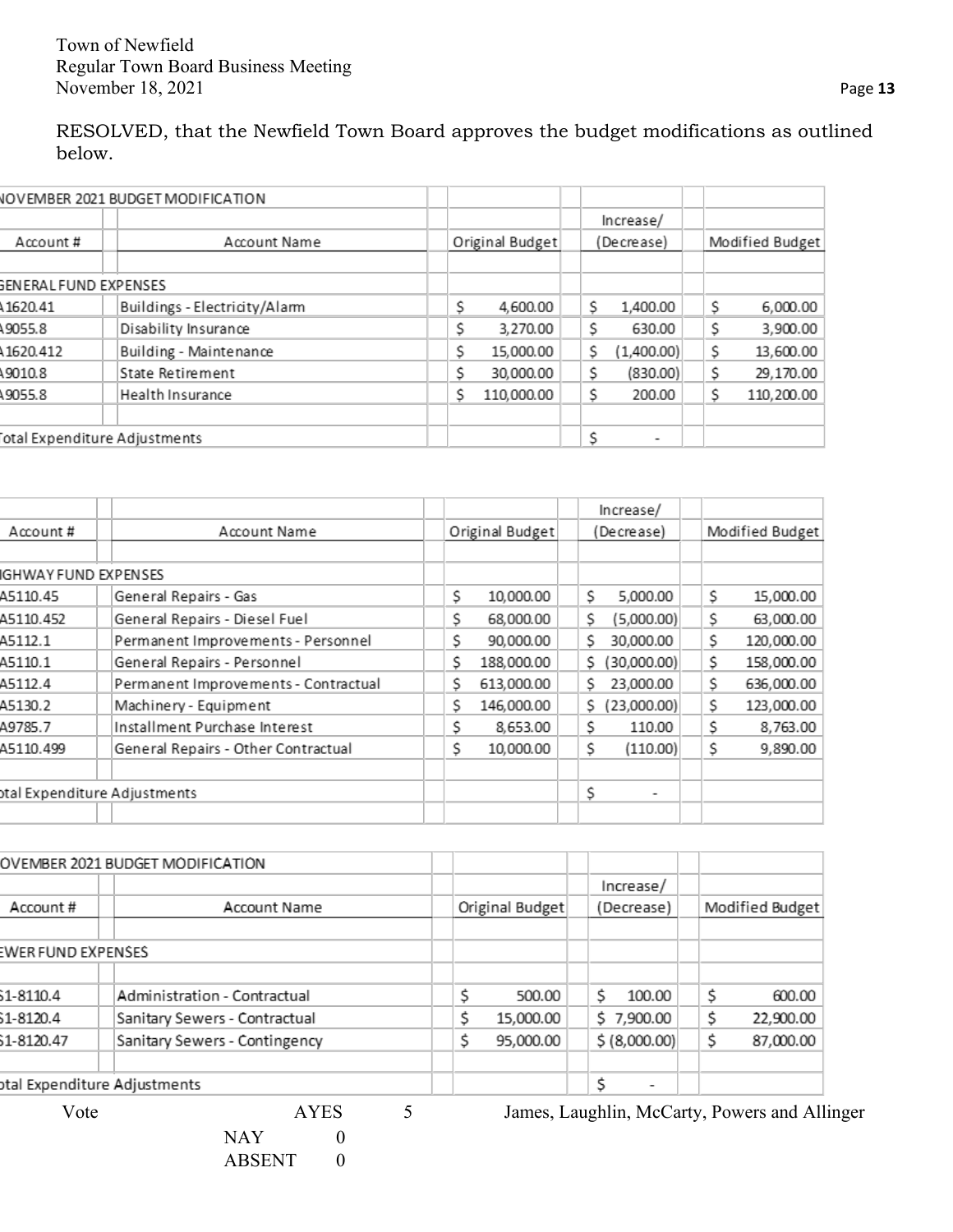Carried

Resolution No. 61-2021 – to appoint Michelle Henry to Tompkins County EMC for a two-year (2022-2023) term.

Motion was offered by Councilperson Laughlin approving the appointment of Michelle Henry for a two- year appointment to the Tompkins County EMC, seconded by Councilperson McCarty.

#### Resolution No. 61 -2021

Appointment of Michelle Henry as Newfield Representative to the Tompkins County Environmental Management Council

**WHEREAS**, the Tompkins County Environmental Management Council is seeking to renew the appointment of Michelle Henry as the Town of Newfield representative,

WHEREAS, Michelle Henry has stated her interest in continuing in this position and has submitted to the Newfield Town Board the Tompkins County Advisory Board application: and

WHEREAS, Michelle Henry is qualified and willing to serve in such a capacity as Town of Newfield Representative to the Tompkins County Environmental Management Council; and

WHEREAS, upon consideration and deliberation upon same, the Town Board of Newfield has hereby RESOLVED, that Michelle Henry be and is hereby appointed as the Town of Newfield Representative to the Tompkins County Environmental Management Council, to serve at the pleasure of this Board.

| Vote            | <b>AYES</b> | James, Laughlin, McCarty, Powers and Allinger |
|-----------------|-------------|-----------------------------------------------|
|                 | NAY.        |                                               |
|                 | ABSENT      |                                               |
| $\sim$ $\sim$ 1 |             |                                               |

Carried

Resolution No. 62-2021 to Establishing a checking account with the Tioga State Bank (TSB) for the purpose of accepting on-line Water/Sewer District payments.

Motion to approve Resolution No. 62-2021 establishing a checking about with the Tioga State Bank for the purpose of accepting on-line Water/Sewer District Payments, seconded by Councilperson James.

| Vote                        | AYES   | James, Laughlin, McCarty, Powers and Allinger |
|-----------------------------|--------|-----------------------------------------------|
|                             | NAY    |                                               |
|                             | ABSENT |                                               |
| $\sim$ $\sim$ $\sim$ $\sim$ |        |                                               |

Carried

# **Old Business**

*Opt-out Marijuana Law*- tabled until the December 9, 2021 meeting for discussion and vote.

# **New Business**

Discussion /Approval of proposed fee structure for large scale solar

Motion to accept the recommendation from the Newfield Planning Board fee schedule for Solar permits as follow: Small Scale/ Residential permit- \$100.00; Large Scale/Commercial permit- \$1000.00 up to five acres, plus \$50.00/acre for each acre of project size exceeding five acres was offered by Councilperson James, Seconded by Councilperson McCarty